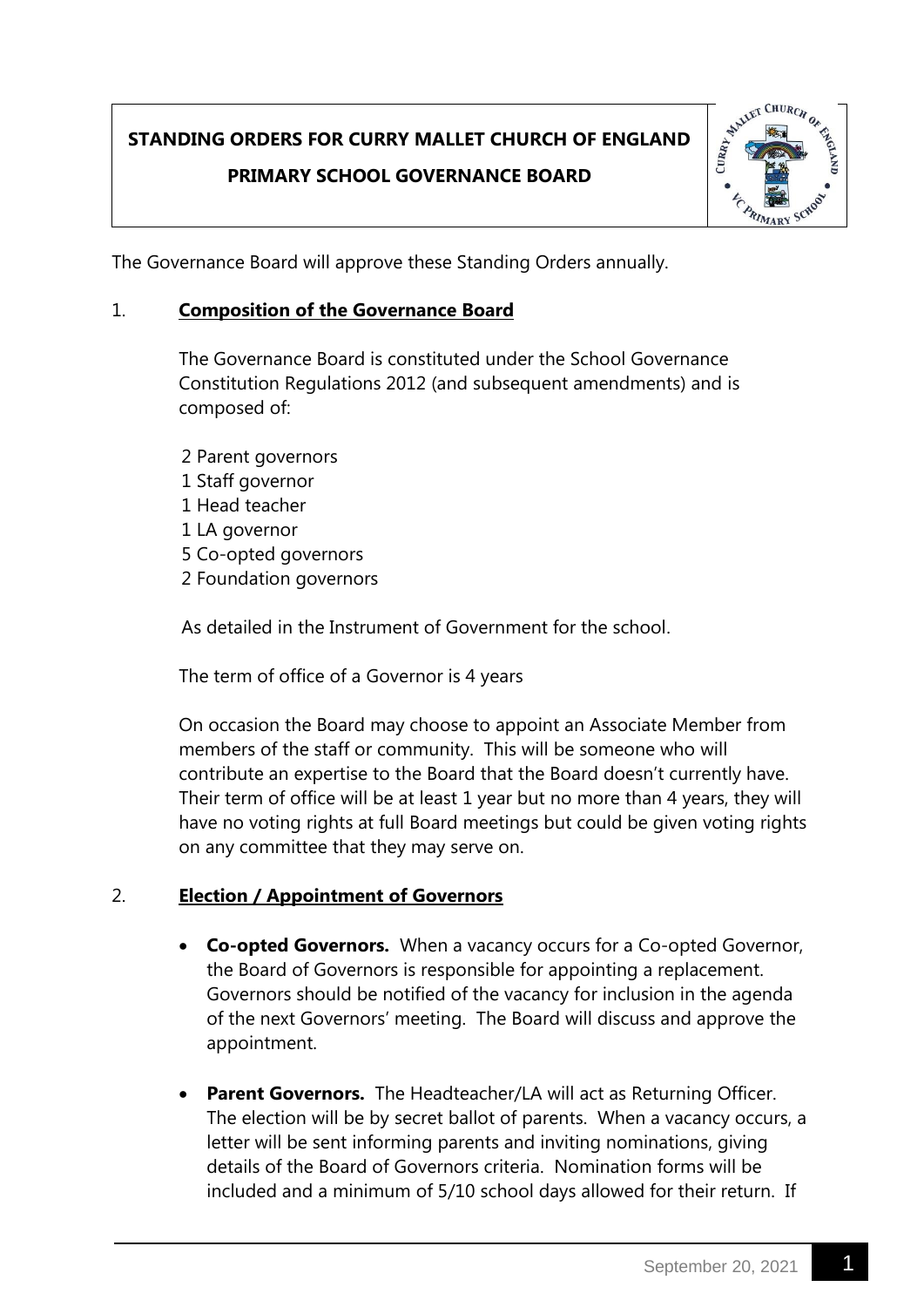an election is required, ballot papers will be sent out as soon as possible and a minimum of 5/10 school days allowed for their return to the school. The count will take place that day and the result will be displayed on the school notice board and included in the next newsletter to parents. The ballot papers will be held in school for 7 days in the event of a disputed result.

If there are no candidates following an election the Board of Governors will appoint a candidate who meets the criteria as noted in "The School Governance Constitution Regulations 2012".

- **Staff Governor.** The Headteacher will act as Returning Officer. The election will be by secret ballot of all staff. When a vacancy occurs, a notice will be posted in the staff room or a letter sent out to inform the staff. Nomination forms will be available from the school office and 5/10 school days will be allowed for their return. If an election is required, ballot papers will be circulated as soon as possible, and 5/10 school days allowed for their return. The count will take place that day and the result displayed in the staff room. The ballot papers will be held in school for 7 days in the event of a disputed result.
- LA (Local Authority). The Board will provide criterion for the nomination by the LA of a candidate who will be appointed by the Board of Governors. The appointment of an LA governor must be an agenda item at a full board meeting and discussed and agreed by Governors in attendance.

## **Foundation Governors.**

- o Appointed by the Bath and Wells Diocesan Board of Education on a nomination from the Parochial Church Council. The local incumbent is automatically the Ex-Officio Foundation Governor unless they choose not to be a Governor in which case the Archdeacon will appoint a substitute Governor.
- o In the event that the Archdeacon requires the removal of an Ex-Officio foundation governor, such person shall immediately cease to be a governor.
- **Associate Members**. They are not Governors and are appointed by the full Board for at least a year but no more than 4 years. It will be an item at a full Board meeting and the Board will also need to decide whether the Associate Member will be given voting rights on any committee they might serve. They are subject to the same terms under regulation as a full Governor.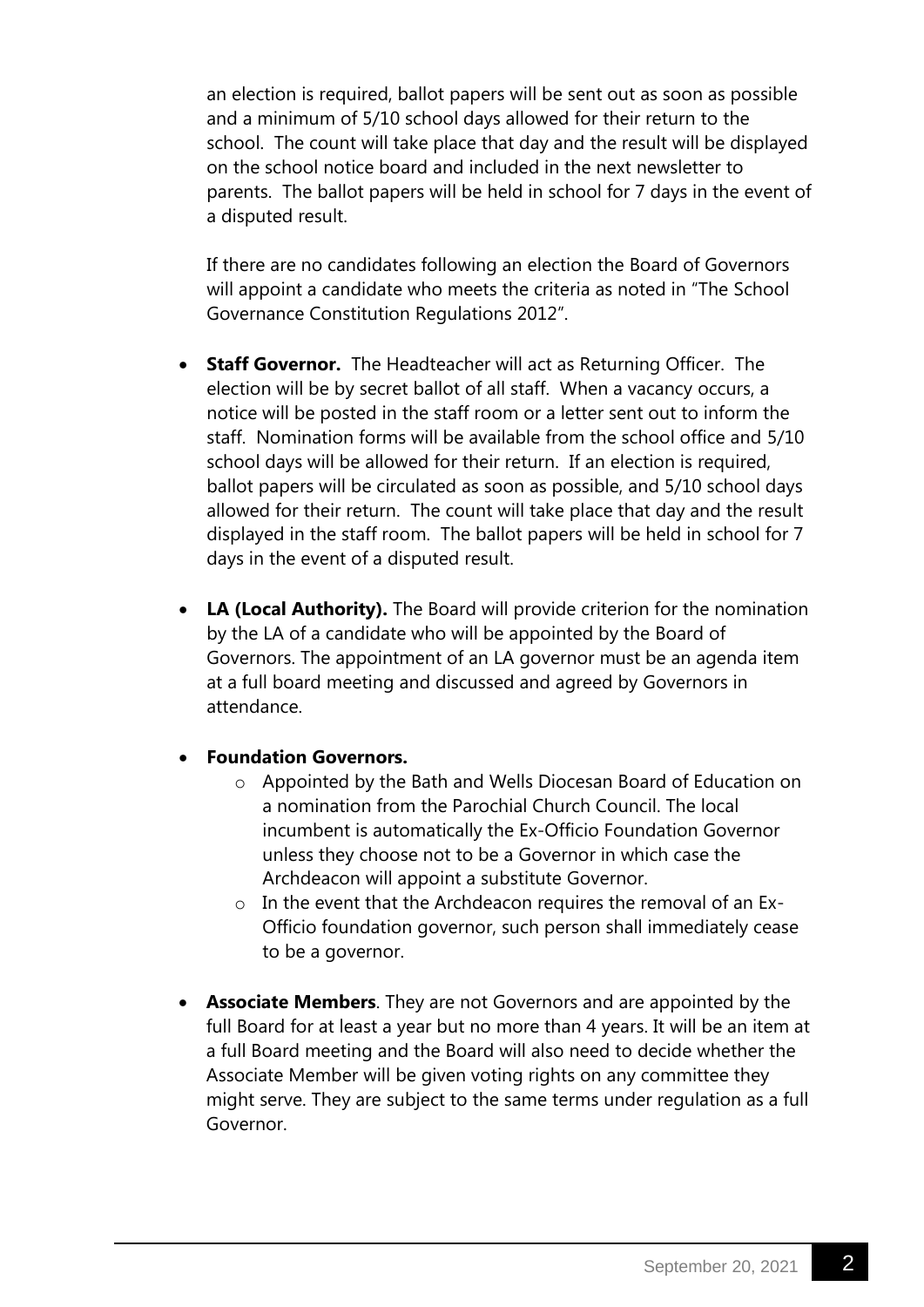# 3. **Chair and Vice-Chair**

The Board will elect from among its number a Chair and Vice-Chair. (Excluding any employee of or a pupil at the school).

The term of office of the Chair and Vice-Chair is 1 year.

The process for the election of Chair and Vice-Chair is:

- Governors may self-nominate or may nominate a fellow Governor for Chair and/or Vice-Chair at the first meeting of the academic year. The permission of the nominee must be sought;
- Nominees for the position of Chair/Vice-Chair must leave the meeting whilst the Board takes a vote and the election of the Chair/Vice-Chair will be decided by a open ballot of all those Governors present. Governors standing for election will withdraw and not vote (see quorums). For a video meeting, those standing for Chair will be temporarily removed from the meeting.

The Clerk will chair the meeting until the election of Chair. The newly elected Chair will then chair the meeting from this point onwards including election of Vice-Chair:

 Nominees for the position of Vice-Chair must leave the room whilst the Board takes a vote. For a video meeting, those standing for Vice-Chair will be temporarily removed from the meeting.

The Chair and Vice-Chair will cease to hold office if they cease to be a Governor of the school.

If both the Chair and Vice-Chair are absent from a meeting, the Board will elect a Chair for that meeting.

If the Chair resigns, or must relinquish the office for any reason, the Vice-Chair will act as Chair until a successor is appointed at the next meeting of the Board of Governors. The election of Chair will be a specific item of business on the agenda for the meeting.

If the Vice-Chair resigns, or must relinquish the office for any reason, a successor will be appointed at the next meeting of the Board.

If both the Chair and Vice-Chair resign, or have to relinquish their offices for any reason, the Board of Governors will hold a special meeting within 10 days to elect their successors.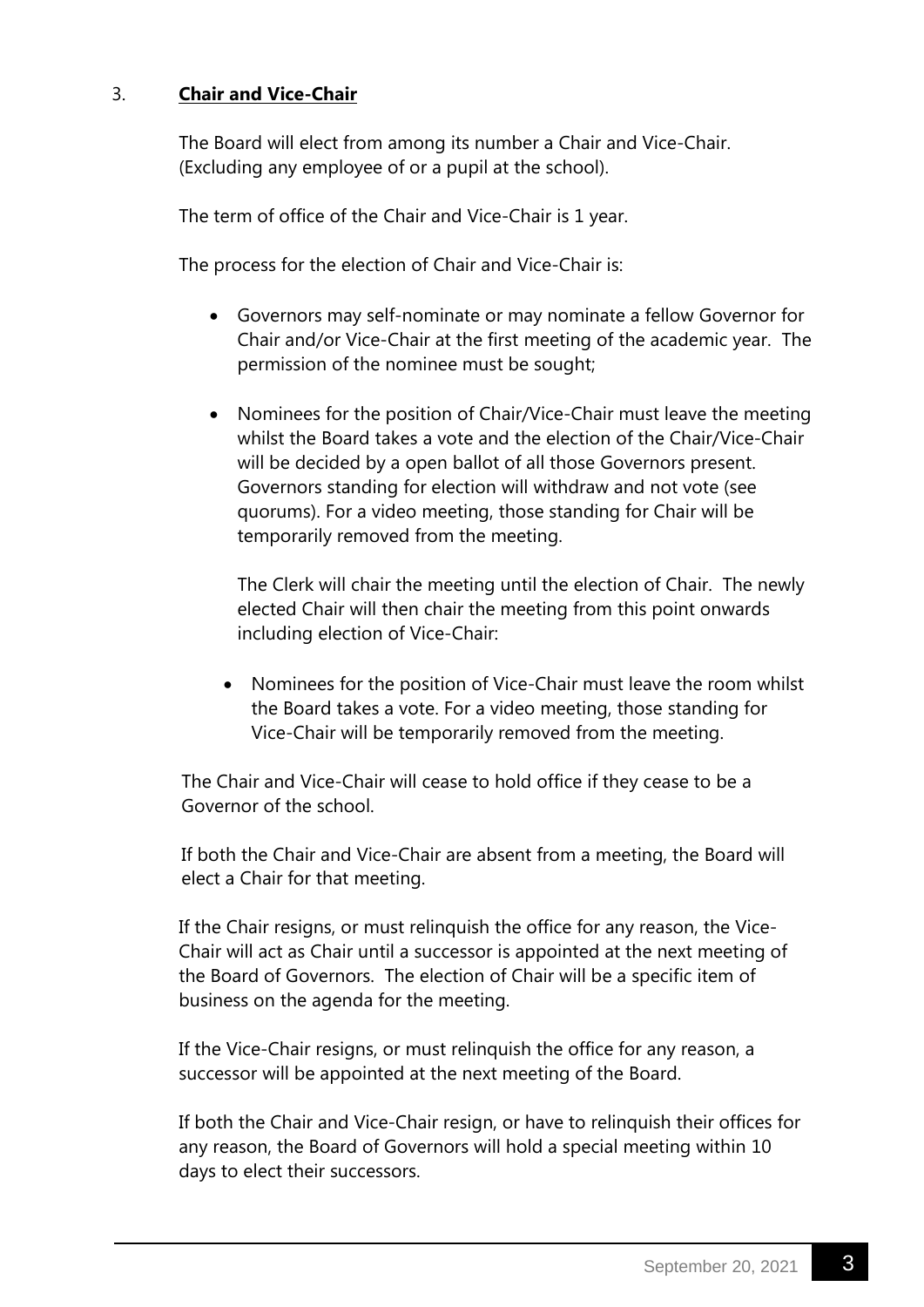The Chair/Vice-Chair can be removed from office by the Governors following procedures set out in Regulation 9 of the School Governance (Roles, Procedures and Allowances) (England) Regulations 2013.

# 4. **Chair's Urgent Action**

The Chair, or in his/her absence the Vice-Chair, has authority to take certain urgent actions if:

- a delay in dealing with the matter would be seriously detrimental to the interests of the school, a pupil, the pupil's parents, or a member of staff;
- a meeting could not be called in sufficient time to deal with the matter; and
- the matter is one which can be delegated to an individual.

Any actions taken in such circumstances must be notified to the full Board of Governors at the next meeting.

The following actions cannot be taken (in emergency) without reference to the full Board:

- matters relating to the alteration or closure of schools;
- change of school category;
- change of school name;
- approval of the budget;
- discipline and admissions policies.

## 5. **The Clerk to the Board of Governors**

The full Board must approve the appointment of the Clerk.

The clerk's role is to:

- convene meetings;
- draw up, with the Chair and Headteacher, the agendas;
- ensure that all meetings are minuted;
- issue minutes:
- maintain a register of members of the Board of Governors and to report vacancies to the Board;
- record attendance and any apologies tendered and accepted;
- provide information to the Board of Governors;
- chair the meeting pending the election of the Chairman;
- be responsible for convening meetings as required e.g. exclusions, appeals and staffing;
- ensure that minutes are available for public inspection;
- receive relevant correspondence;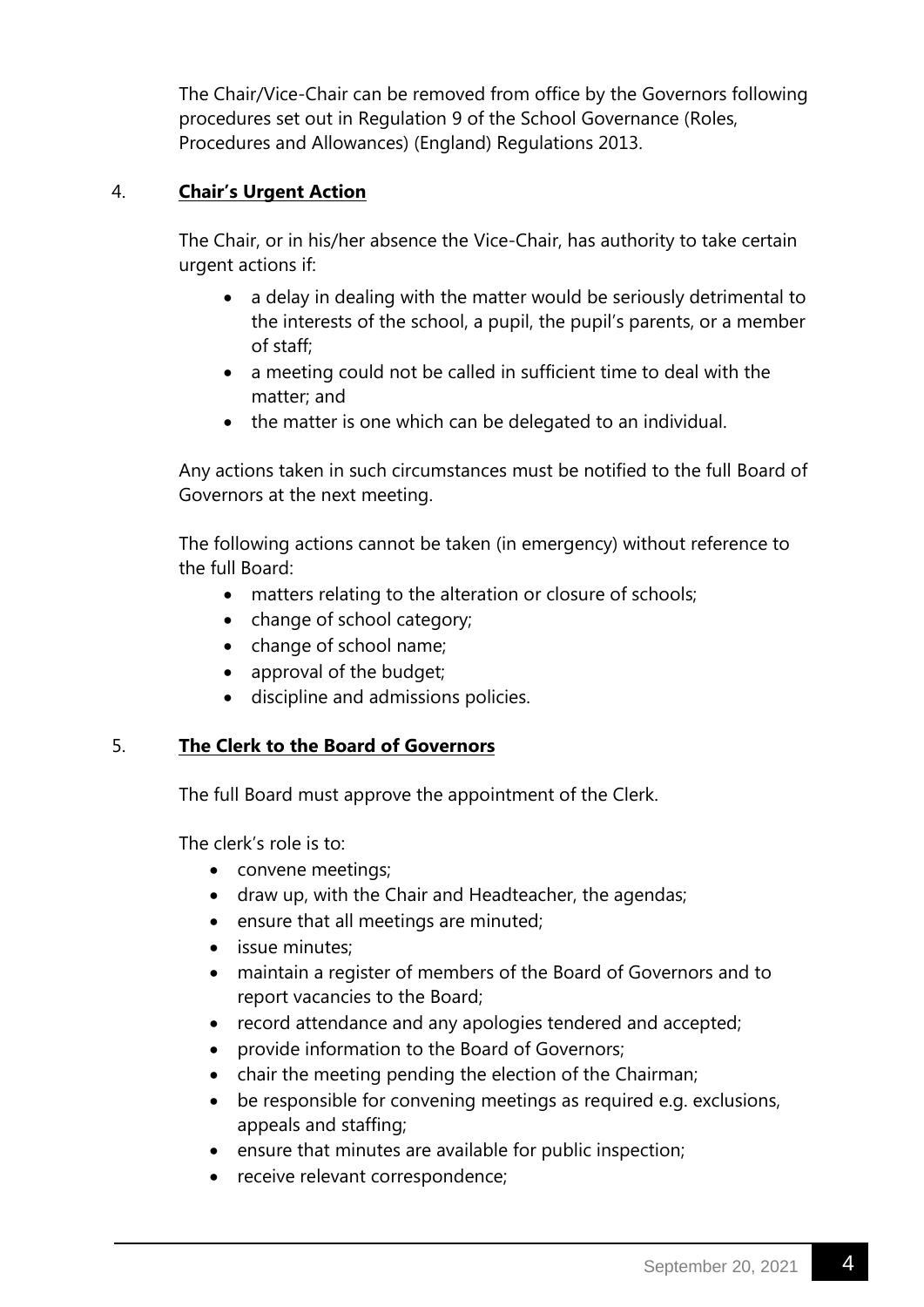• send out papers for the election of Parent Governors, or ensure the school undertakes this process.

## 6. **Committees and Working Parties**

Where required under relevant legislation and governance regulations and in other cases to ensure the most efficient conduct of its business, the Board will:

- delegate work to committees, individual members of the Board and/or the Headteacher, if not a Governor;
- set up working groups to provide information and/or make recommendations to the Board.

The arrangements for delegating functions will be reviewed annually by the full Board of Governors.

The Board of Governors will review the membership and terms of reference of such committees at the first or last meeting in each academic year.

When establishing committees, the Board, in addition to ensuring that at least three Governors are appointed to each, will:

- determine the membership and the method of electing the Chair of each committee;
- establish and record terms of reference;
- allow working parties and committees to determine their own timetables within given limits;
- determine procedures for reporting back.

The membership of any committee of the Board of Governors may include persons who are not members of the board i.e. Associate Members. The full Board shall determine whether such persons shall be entitled to vote in any proceedings of the committee and their term of office.

A committee will provide minutes showing its decisions and actions to the next meeting of the full Board of Governors. The relevant committee will approve their own minutes.

The Board will appoint a Clerk to the committee who is not the Headteacher.

In establishing working parties, the Board will:

- determine the membership, including that of non-members of the Board, and the method of appointing the Chair of each working party;
- establish and record terms of reference (optional but clarity must be given on the remit of the working party);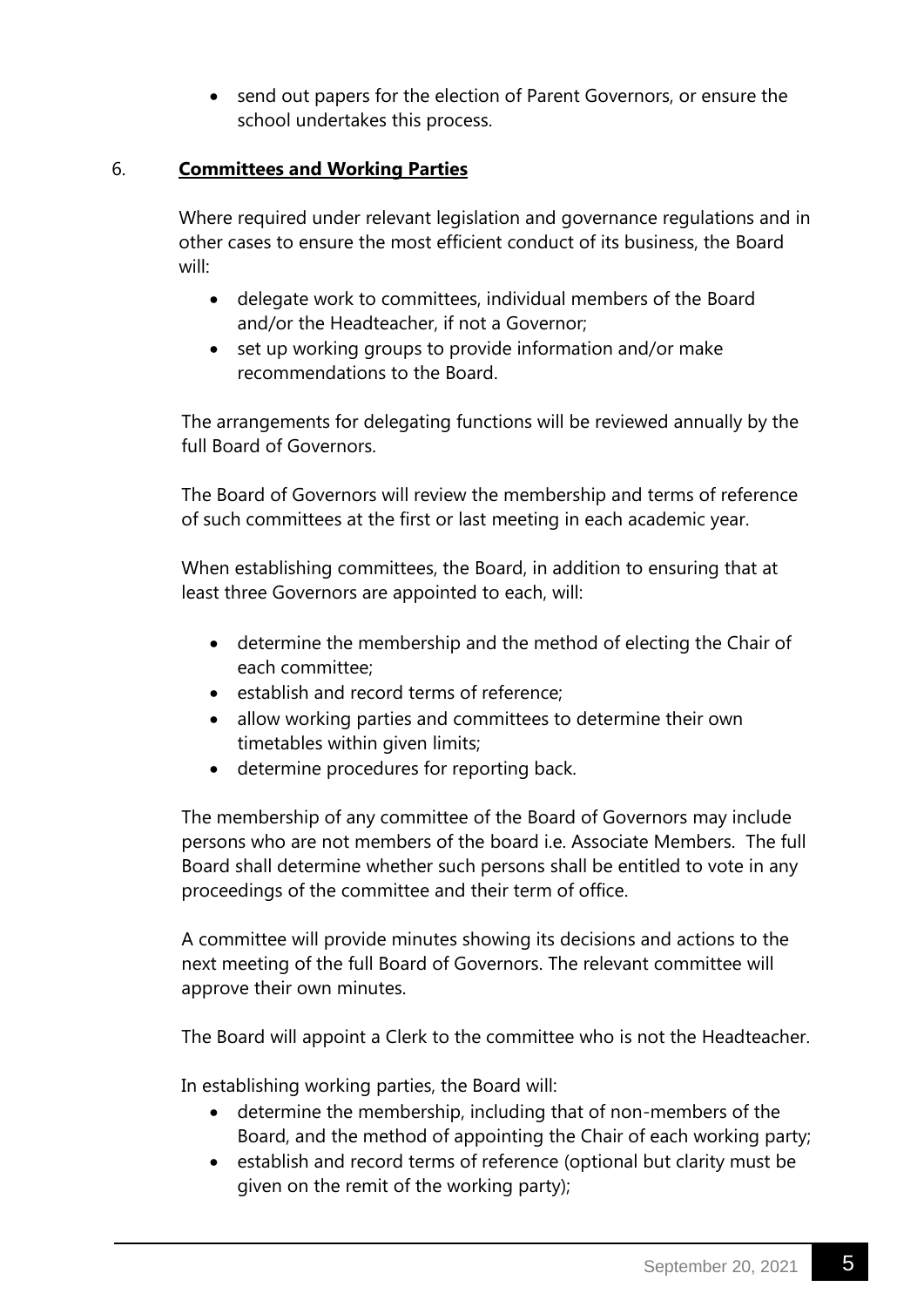- allow working parties to determine their own timetables within given limits;
- determine their procedures.

If the board establishes working parties to make recommendations or provide information they will be discontinued when their work has been completed. A working party will present either written recommendations or progress reports to the next meeting of the full Governing Body**.**

# 7. **Conducting Meetings**

The Chair will conduct all full Governance Board meetings except where, in his or her absence, the chair will be taken by the Vice-Chair.

It is the role of the Chair to ensure that governor business is conducted in an effective and efficient manner.

## 8. **Calendar of Meetings**

The full Board will meet at least 4 times per year.

The full Board will plan the dates and times of its full Board and committee meetings as far in advance as practical.

## 9. **Timing of Meetings**

The full Board will agree meeting start times and will aim to limit each meeting to 2 hours maximum.

Where the business has not been completed within the agreed time, those governors present may resolve to continue the meeting to deal with the business notified on the agenda.

A meeting may be discontinued at any time if the Board so resolves. If so, or if the meeting must be abandoned because it is no longer quorate, a further meeting shall be called as soon as practicable to complete the unfinished business.

## 10. **Electronic Participation**

This board has agreed that governors can attend meetings, full board or committee, and participate and vote via electronic means. This will include but not be limited to telephone or video conference. Attendance electronically to any meeting of this board will be conducted in line with the Governance Boards protocols for electronic participation.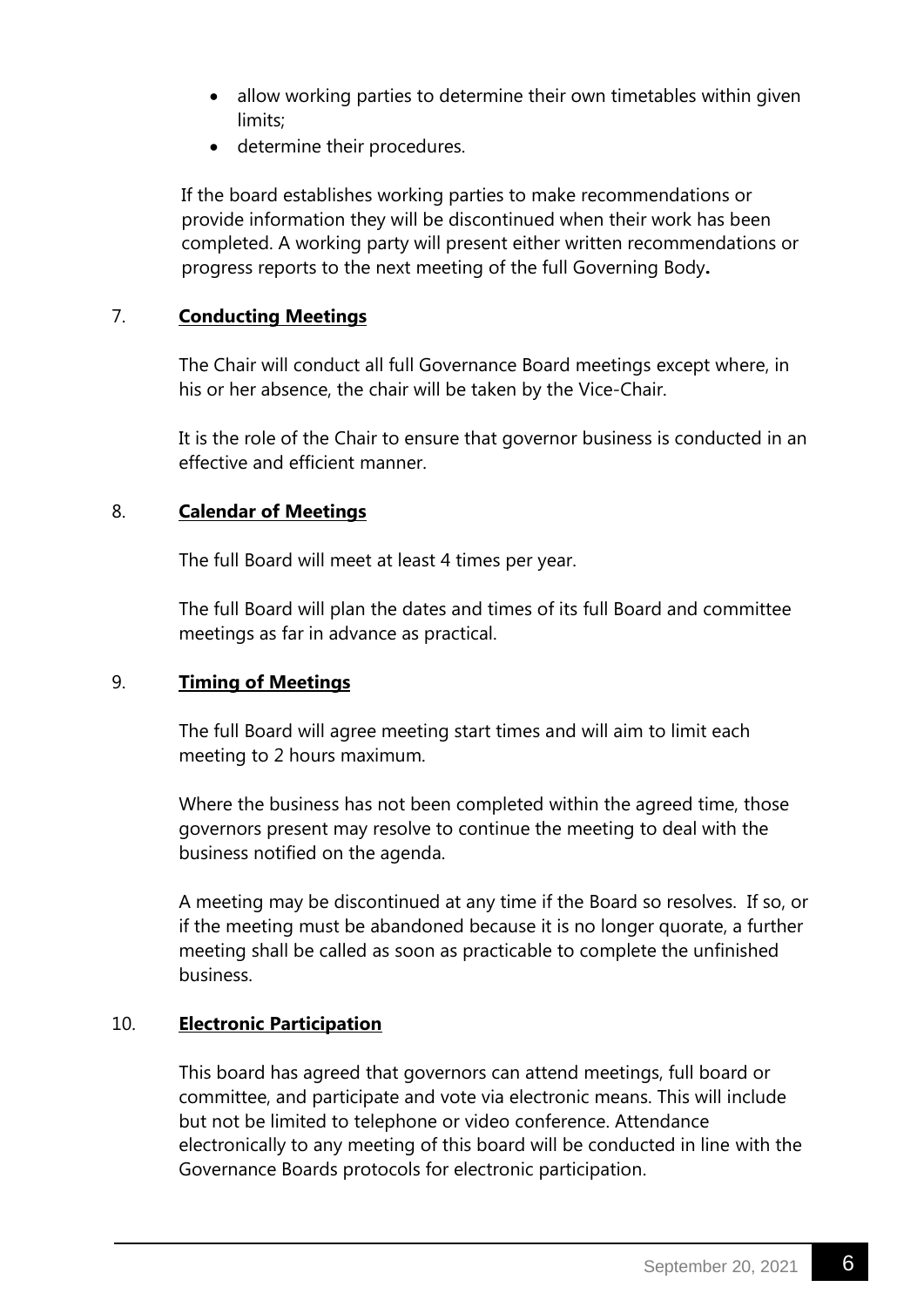Meetings may be conducted wholly via electronic means where all attendees attend electronically, or a blend of physical and electronic attendance.

## 11. **Quorum**

For meetings of the full Board the quorum will be one half, rounded up to a whole number, of the complete membership of the Board of Governors, excluding any vacancies.

The quorum for a committee will be at least three governors who are members of the committee, excluding Associate Members and will include those attending electronically.

If during a meeting it becomes inquorate, no further decisions can be made. A record of business discussed, and recommendations made should still be prepared up to the point the meeting became inquorate.

#### 12. **Agenda**

The agenda will be organised by the Clerk in consultation with the Chair and Head teacher.

Individuals or groups of Governors may put forward items for the agenda by contacting the Chair at least 10 working days before the meeting.

Items that have not been included on the agenda can be discussed at the meeting if the full Board or committee agrees to their discussion under any other business or, if appropriate, deferred to a subsequent meeting.

Written notice of meetings, together with the agenda, will be sent to arrive seven clear days before the meeting – except where the Chair calls an urgent meeting at short notice. The clerk will also give 48 hours' notice of anyone attending electronically, unless the meeting is to be conducted wholly electronically.

Papers, which inform agenda items, will be sent to Governors with the agenda.

Sending notices of meetings and other papers electronically is acceptable if a Governor has indicated that he/she is prepared to accept material relating to meetings in this way.

Non-receipt of notice of a meeting will not invalidate the meeting.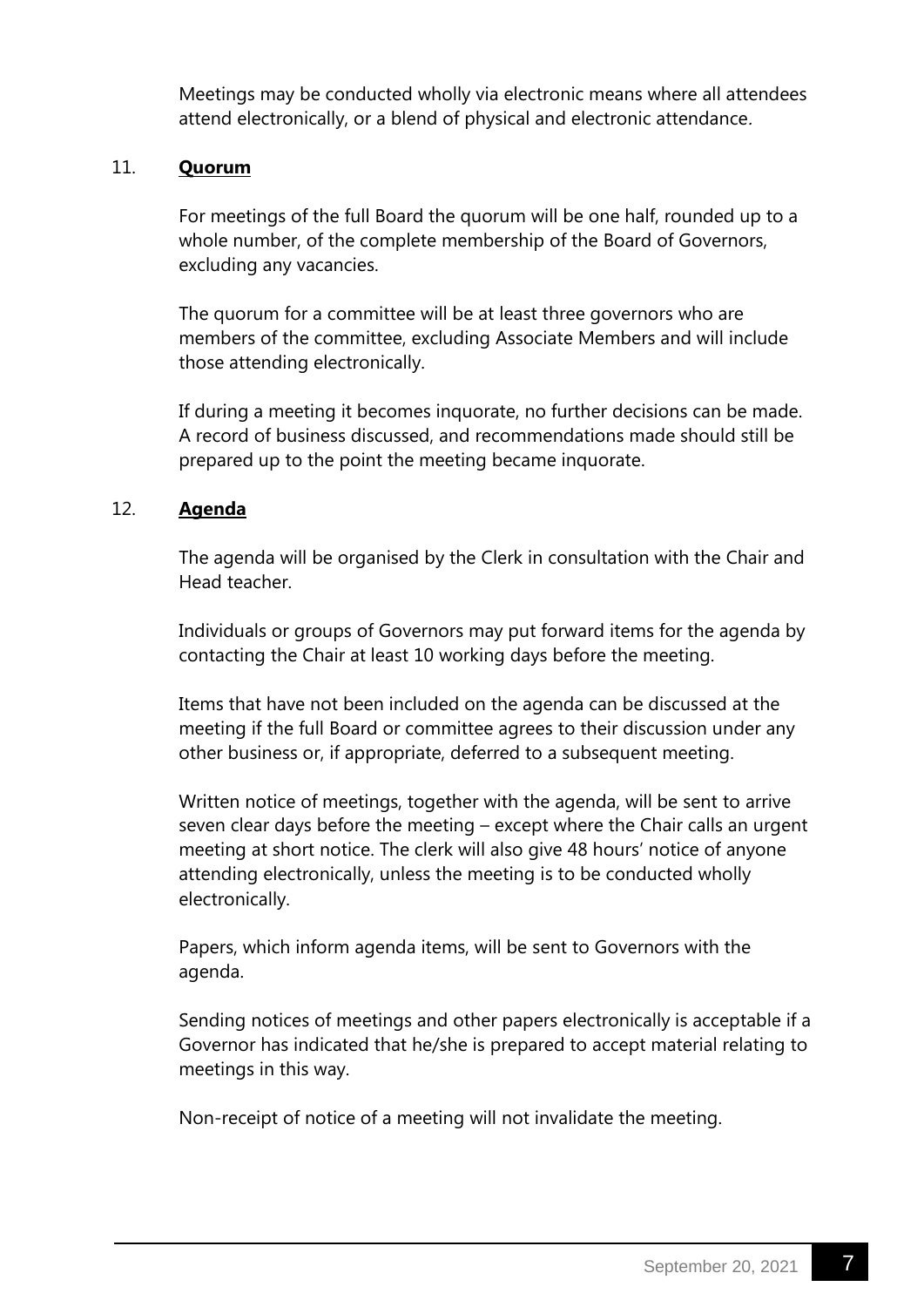Notices of meetings, and the accompanying agenda and corresponding papers, will be made available at the school, at all reasonable times, for inspection by anyone wishing to see them.

## 13. **Attendance**

The Clerk will keep a record of all persons attending a meeting of the Governance Board or any of its committees. All apologies will be sent to the Clerk and unless the meeting is wholly electronic, notification of intent to attend electronically will also be sent to the clerk.

A record in the minutes will be made of those participating in person and those participating electronically.

The minutes will also record the names of Governors who have sent apologies, which have been accepted. Where a Governor sends an apology for absence with reason, the Board or committee will decide whether to 'consent' to the absence and the Clerk will record the decision in the minutes.

The point of arrival of any person attending the meeting late and departure of any person leaving before the end of a meeting will be recorded in the minutes, whether they are attending in person or electronically.

If a governor fails to attend meetings without the consent of the Board for a period of six months, they will be disqualified from holding office as a Governor. The six-month period commences from the date of the first meeting s/he fails to attend.

## 14. **Suspension of Governors**

The Board of Governors can suspend a Governor for a period of up to six months under circumstances set out in Regulation 17 of the School Governance (Roles, Procedures and Allowances) (England) Regulations 2013.

## 15. **Governors' Expenses**

The Board will prepare a policy on the payment of expenses of Governors in accordance with the procedure regulations 2013.

## 16. **Governor Discussions**

The Board will receive, but not debate, decisions that it has delegated to a committee or to an individual. Decisions will be recorded in the minutes.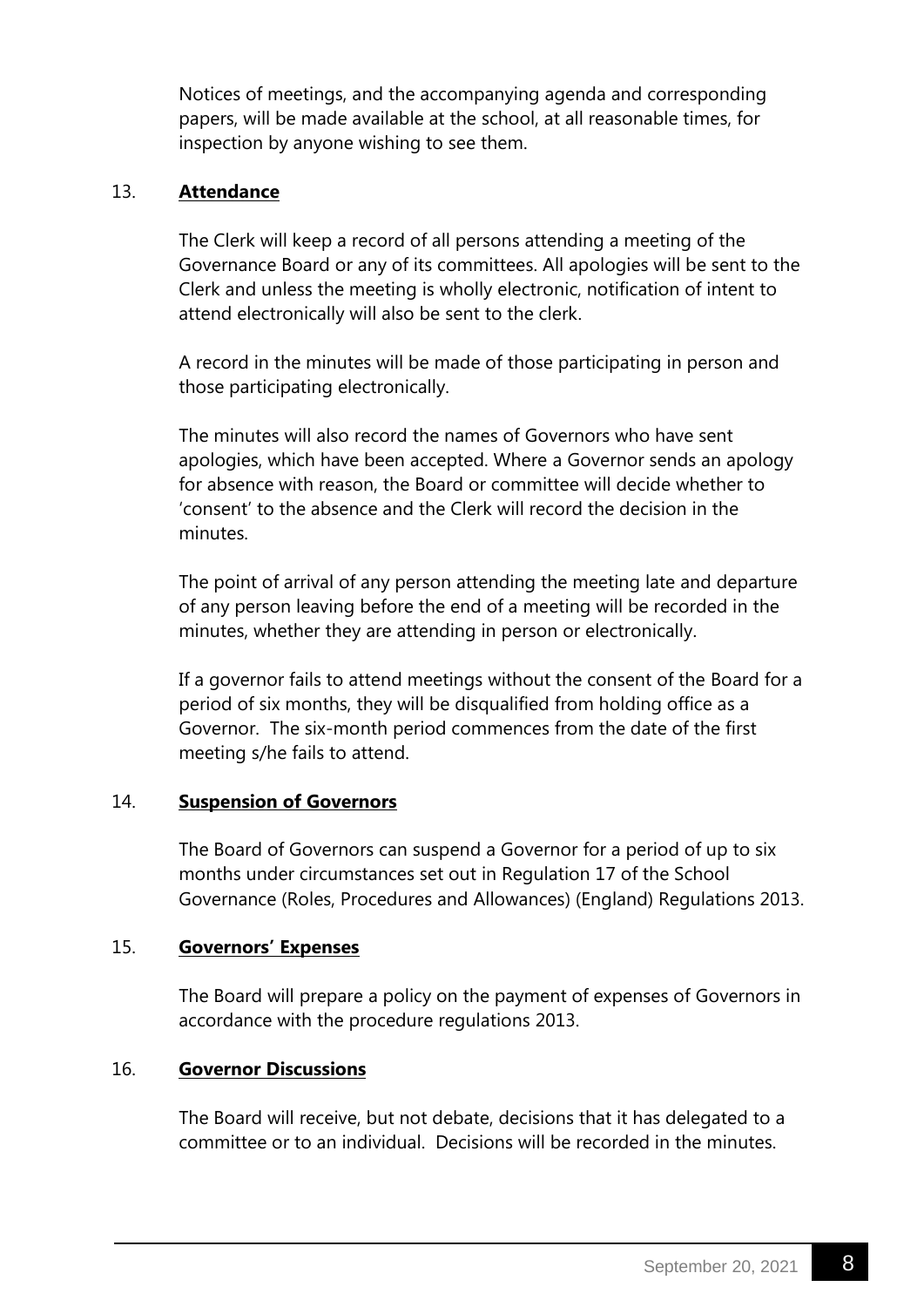The full Board will not debate or discuss any matter that is likely, subsequently, to be the subject of a complaint, appeal or disciplinary hearing.

## 17. **Confidentiality of Proceedings**

Discussions, proceedings and voting at meetings of the Governance Board and committees will be treated as confidential and not revealed to anyone other than a Governor, until they become a matter of public record. This Governance Board understands their responsibilities and duties regarding data protection and the general data protection regulation.

# 18. **Code of Conduct**

Our Governance Board members have all signed up to our 'Code of Conduct' and are reminded of their acceptance of the code on an annual basis such as observing the 7 Nolan Principles of public office.

## 19. **Decision Making**

Members of the Board accept that only a full meeting of the Board must make all decisions unless an individual or a committee has been delegated to deal with a specific issue. No decisions are made by the Board, a committee or an individual via email, unless the decision is made under the Chairs urgent actions (paragraph 4).

A simple majority through a show of hands will be made after full discussion and decision unless any member requests a secret ballot. Only Governors present at a meeting may vote (including those attending electronically); proxy voting is not allowed. It has been agreed by this Board that on occasion a Governor may participate or vote at meetings of the Board electronically such as but not exclusively by telephone or video conference.

A decision of the Board is binding upon all its members. Any Governor publicly dissociating themselves from a decision may result in that Governor being suspended for a period of up to six months.

If there is a tied vote at the end of a discussion the Chair, or person acting as Chair for that meeting, has a casting vote.

Decisions of the Board may only be amended or rescinded at a subsequent meeting of the full Governing Body.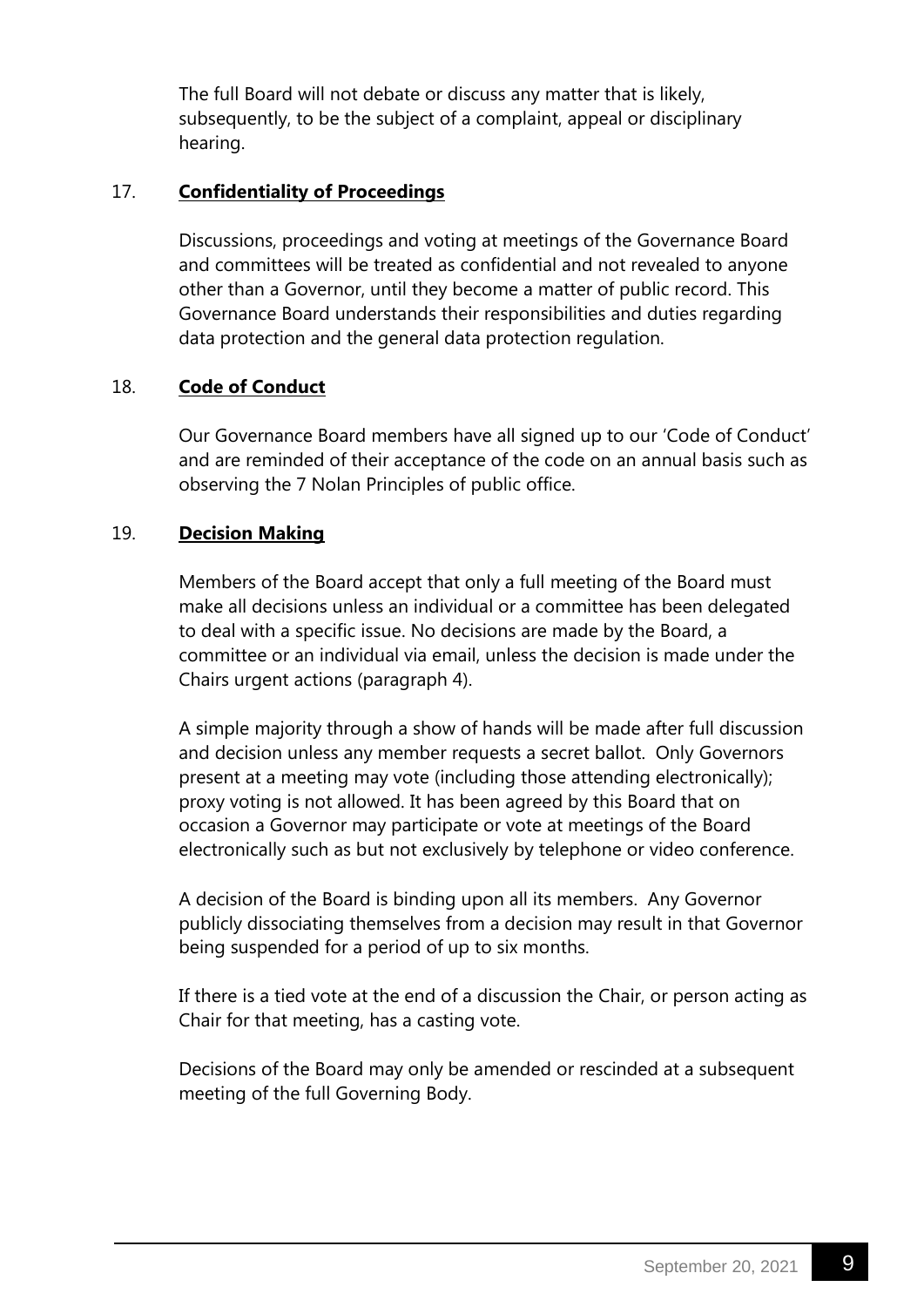## 20. **Minutes of Meetings**

The minutes of meetings will be drawn up on consecutively numbered looseleaf pages, the last page signed and other pages initialled, by the Chair of the meeting where they are approved. For video meetings, a confirmation email from Chair confirming minutes have been agreed will be attached to minutes.

Copies of the draft minutes will be checked for accuracy by the Chair and the Head teacher.

The minutes of a meeting will be considered for approval or amendment at the next meeting.

Actions will be taken based on unapproved/draft minutes and need not await the approval of minutes at the next meeting.

Those matters that must by law remain confidential or which the Board or committee decides shall be confidential will not be published in the main minutes of any meeting but will be recorded separately and made available to Governors who attended the meeting at which these confidential matters were discussed only.

Minutes of meetings will be available for public inspection once they have been approved and signed by the Chair and will be available on the school website.

## 21. **Access to Meetings of the Governing Body**

Apart from Governors, the only people entitled to attend a meeting of the Governance Board are the Headteacher (where s/he has chosen not to be a Governor), Associate Members and the Clerk. The Board will decide, who, other than those stated will be admitted to its meetings.

When the Headteacher is absent the Headteacher's nominee may attend the meeting but will not have a vote (when the Headteacher is a governor and entitled to a vote), unless they are acting as interim Head during the substantive Headteacher's absence.

If a meeting is to be open to parents/the public, reasonable notice will be given.

A teacher may be invited to attend meetings of the full Board as part of his or her professional development, or if the Board request them to attend to present.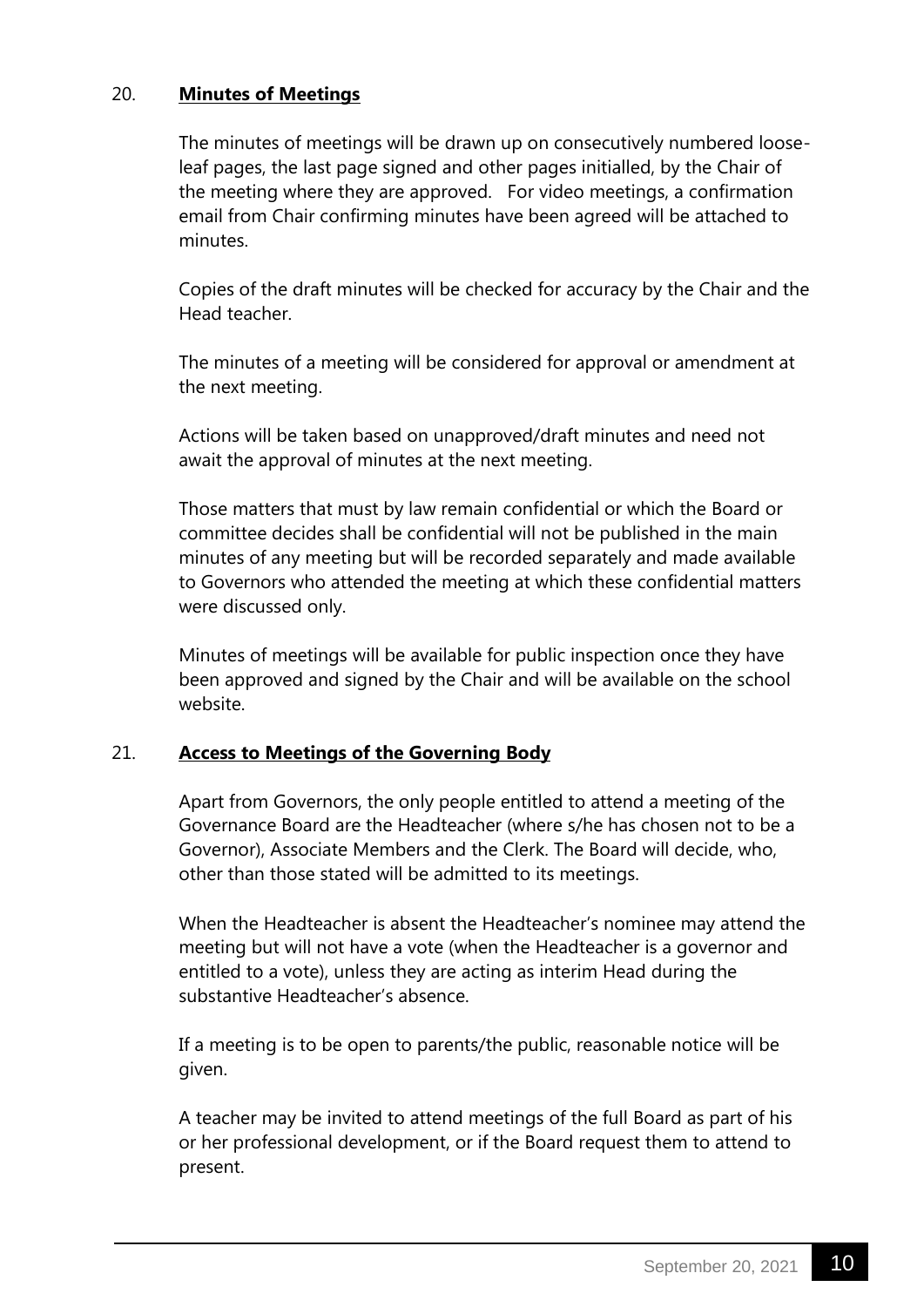The Chair, on behalf of the Board, may ask a visitor to leave the meeting. If the person refuses to leave when asked, that person is trespassing, and the Chair has the right to have him/her removed.

#### 22. **Correspondence**

All incoming correspondence, excluding any concerning a complaint, is for the attention of the whole Board. Significant items will be presented to each meeting of the Board, including any upon which the Chair has already taken urgent action, so that the need for, and the nature of any action may be decided or confirmed.

The Board will determine by resolution who should write letters, policy papers or discussion documents on behalf of the Governance Board. No Governor should write such a letter or policy paper without the delegated authority of a committee or the full Board.

## 23. **Headteacher's Role**

The Headteacher is accountable for the educational performance within the school to the Board and has a statutory duty to keep the Board fully informed. The Head teacher will present a written report at least termly to meetings of the Board.

Where important information required by the Board is given orally, it will be recorded in the minutes in appropriate detail.

Where information is required by the Board but is not so readily available, reasonable time will be given for its production.

Where expertise or contribution to discussion is needed but not available within the Board, the Board may consider appointing an Associate Member from amongst staff or the community.

## 24. **Pecuniary and Personal Interest**

The Board will maintain a register of the pecuniary interest of its members signed by all members and information will be published on the school website.

A Governor will be required to withdraw from a meeting, if s/he:

- stands to gain financially from a matter under consideration;
- has a personal interest in a matter under consideration;
- is a relative of a pupil, a parent or an employee being discussed.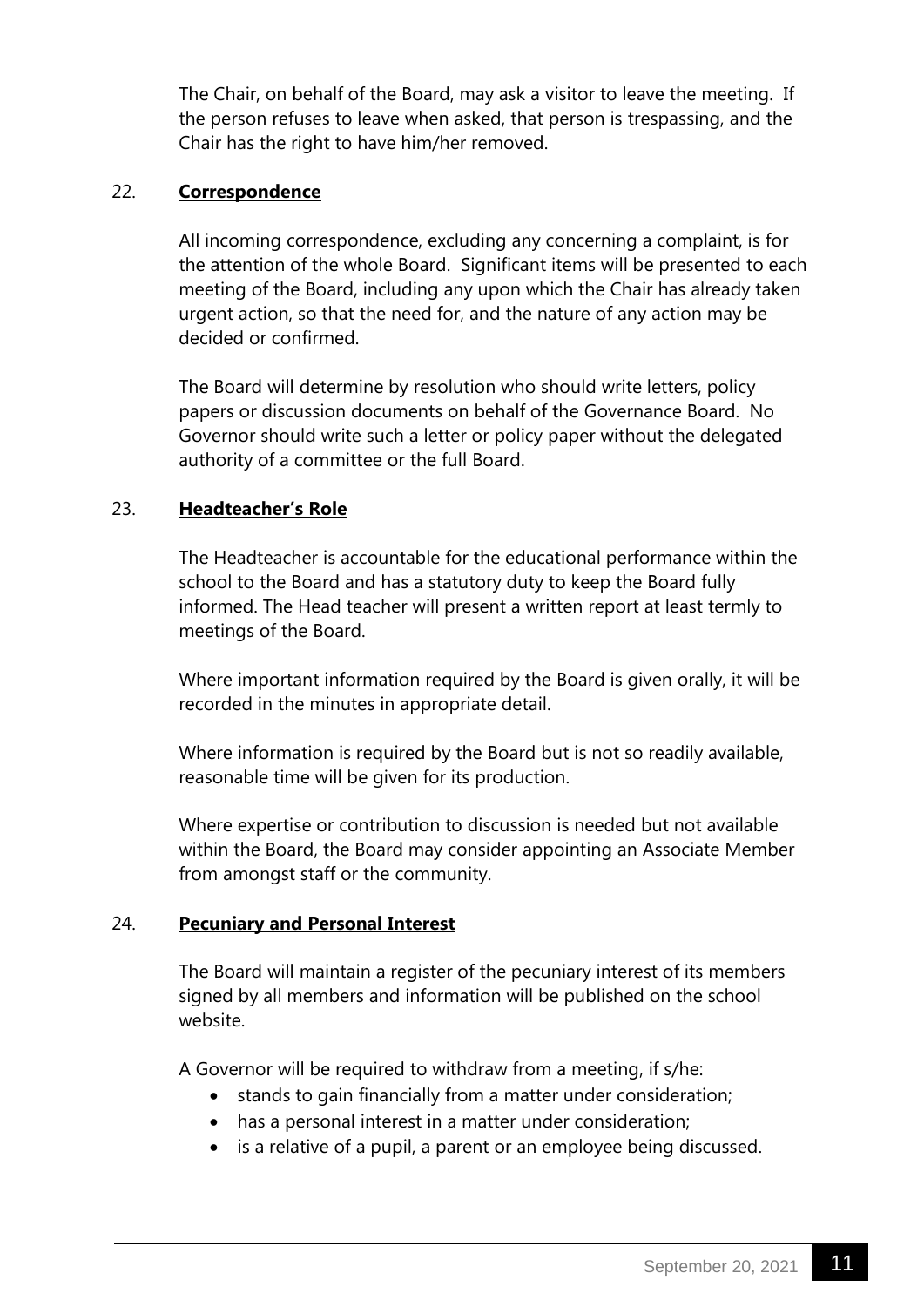Governors who have declared a personal interest must be allowed to attend a meeting of a committee or the full Board to give evidence if they have made relevant accusations or are witnesses in the case, when it is discussing:

- disciplinary action against an employee or against a pupil;
- matters arising from an alleged incident involving a pupil.

Governors will be required to withdraw from a meeting under circumstances set out in Regulation 16 and Schedule 1 of the School Governance (Roles, Procedures and Allowances) (England) Regulations 2013.

If there is a dispute about a person attending a Board or committee meeting being required to withdraw, the matter of withdrawal shall be determined by the Board or committee.

#### 25. **Complaints and Staff Discipline**

The Board will establish procedures for dealing with general complaints and for curriculum complaints.

The Board will establish procedures for dealing with staff disciplinary matters and staff grievances.

#### 26. **Delegation of Functions**

An individual Governor may take no action unless authority to do so has been delegated formally by the full Governance Board.

The Board will determine the extent to which it will delegate its functions to an individual or to a committee but will not delegate decision making on those matters which must be decided by the whole Board to either an individual or to a committee. The levels of delegation will be recorded in the Board minutes, scheme of delegation document and reflected in any committee terms of reference.

The Board may delegate discipline and grievance procedures to one or more Governors, to the Headteacher or to one or more Governors and the Headteacher together. On occasion there may not be sufficient governors to serve on a statutory committee (staff discipline and grievance, complaints, exclusions) and so within the relevant policies and procedures allowances may be made for an independent governor from another school to serve on these committees.

#### 27. **Review**

Amendments to these Standing Orders may be made only by the Governance Board at its first or last meeting of any academic year.